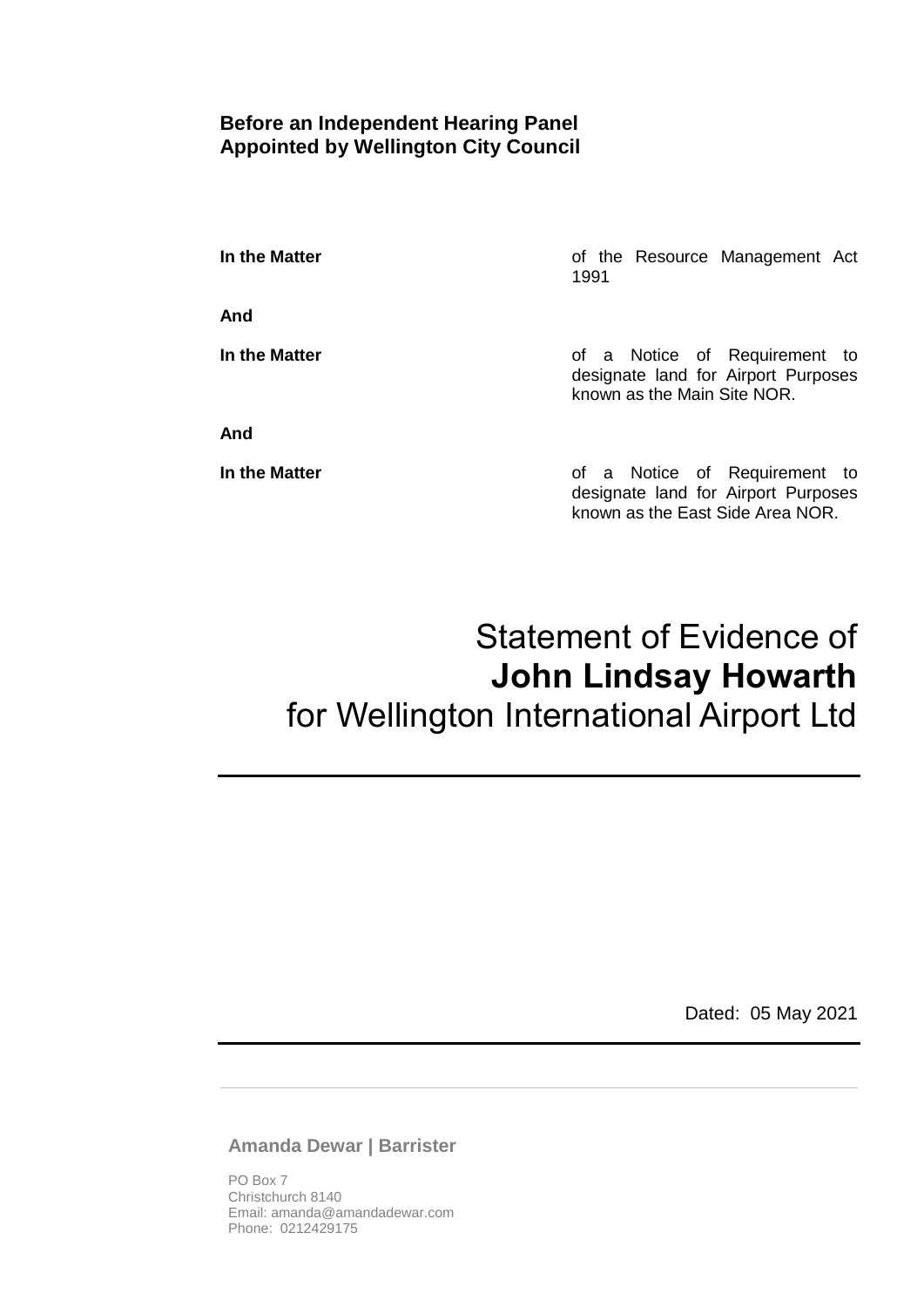# **TABLE OF CONTENTS**

| EARTHWORKS AND CONSTRUCTION MANAGEMENT AT WELLINGTON  |  |
|-------------------------------------------------------|--|
|                                                       |  |
|                                                       |  |
|                                                       |  |
|                                                       |  |
|                                                       |  |
|                                                       |  |
| <b>APPENDIX AA: COMPLIANCE IMPROVEMNETS OVER TIME</b> |  |
| <b>APPENDIX BB: GATING ANALYSIS</b>                   |  |
| <b>APPENDIX CC: STAGING PLANS</b>                     |  |
| APPENDIX DD: TAXIWAY ALFA EROSION AND SEDIMENT PLAN   |  |
| APPENDIX EE: CONSTRUCTION NOISE MANAGEMENT PLAN -     |  |
| <b>RUNWAY RESURFACING PROJECT</b>                     |  |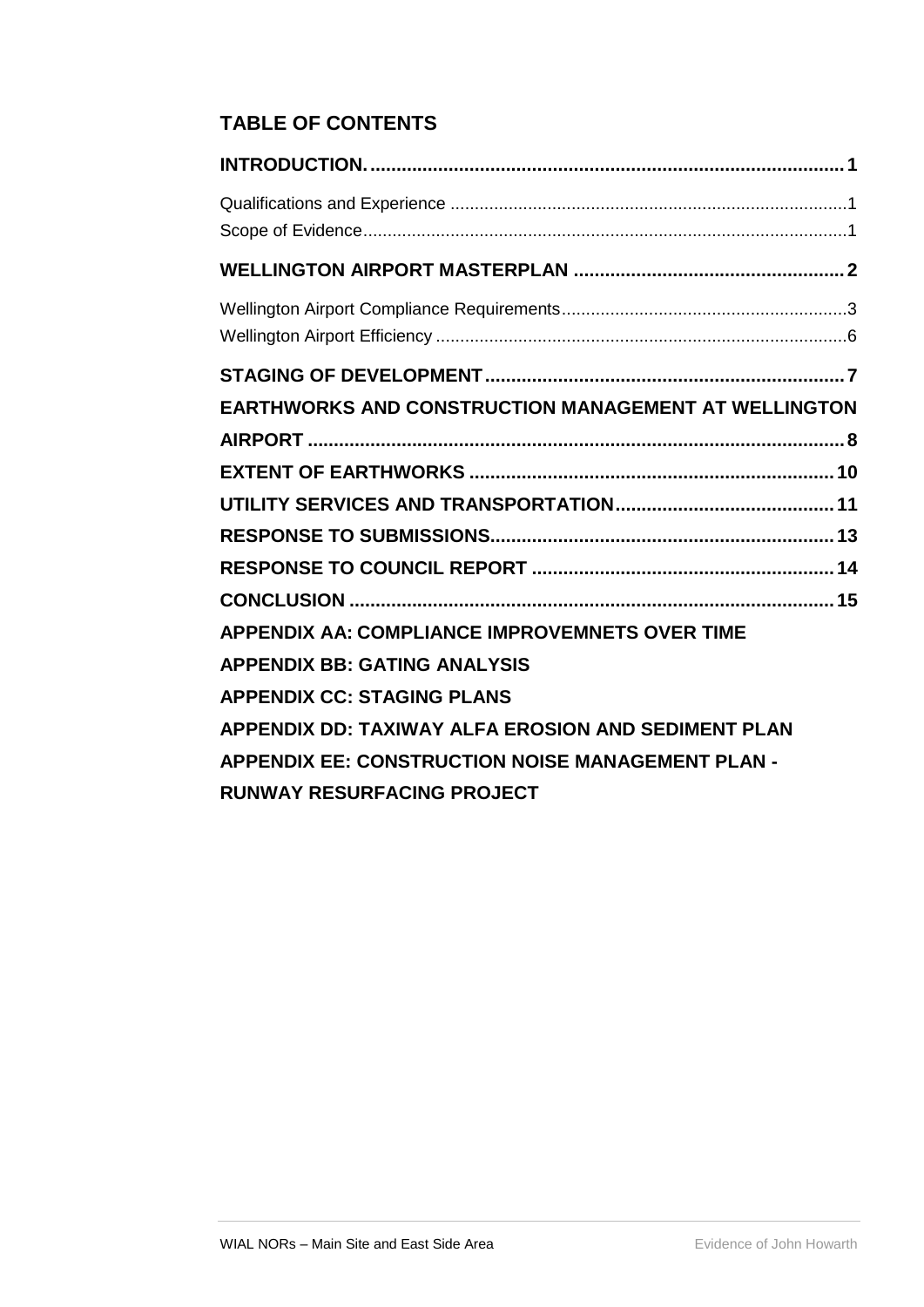## <span id="page-2-0"></span>**INTRODUCTION**

#### <span id="page-2-1"></span>**Qualifications and Experience**

- 1. My name is John Lindsay Howarth. I have been a Registered Engineering Associate since 1993 having obtained a NZ Certificate in Engineering (civil) in 1984. I have also undertaken specialist training through an Airport Design course at Cranfield University in the UK. In accordance with the Civil Aviation Act I have been assessed as having the necessary skills and experience, with respect to my role as General Manager Infrastructure and Development at Wellington International Airport Ltd (WIAL), and accordingly hold a Senior Person's post (No 54637) under the Civil Aviation Rules.
- 2. I have been employed by WIAL on three separate occasions since 1996 filling various senior roles covering infrastructure, master planning and operations. Currently I am the General Manager Infrastructure and Development. In addition to the 20 years of employment at WIAL I have a further 5 years' aviation infrastructure experience including; a senior infrastructure role at a major Australian airport, a project management role with a major NZ airline and consulted to four NZ regional airports on projects, master planning and noise insulation schemes.
- 3. With respect to the sites subject to the Notices of Requirement (NOR) I have;
	- (a) Either led or been involved in every major infrastructure project at Wellington Airport for the past 25 years.
	- (b) Managed the long-term asset management plans for WIAL's civil and marine protection assets.
	- (c) Led the development of the 2030 Masterplan (released in January 2010) and had executive input into the 2040 Masterplan (released in October 2019)

#### <span id="page-2-2"></span>**Scope of Evidence**

- 4. In preparing this evidence, I have reviewed the following (in so far as they are relevant to my area of expertise):
	- (a) The two NOR's and associated Assessment of Environmental Effects (**AEE**) documents;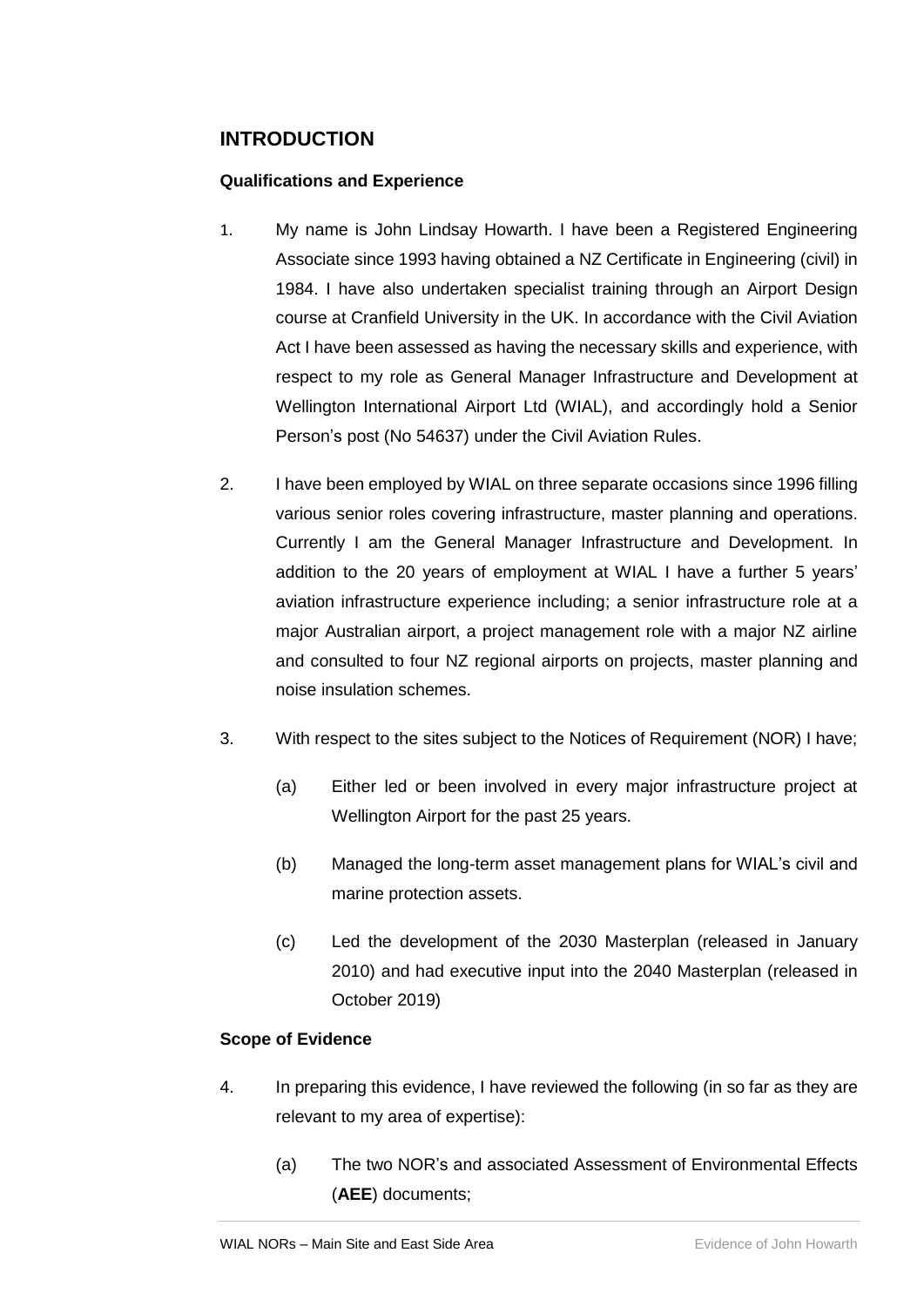- (b) All further information provided by WIAL in response to requests issued by Council for each NOR;
- (c) The reports and statements of evidence of all the other witnesses giving evidence on behalf of WIAL;
- (d) The section 42A report;
- (e) Submissions.
- 5. My evidence covers the following areas:
	- (a) The Airport Masterplan which has informed the NORs, the standards that guide its preparation and the need for the airport to take a longterm view to infrastructure and facilities planning.
	- (b) Likely staging of development to provide for future demand for facilities at Wellington Airport.
	- (c) Detail about my experience with implementing construction management plans at Wellington Airport. These are routinely employed to mitigate construction effects such as noise, earthworks, traffic and stormwater.
	- (d) Detail about the Services and Transport Master Planning process that occurs as a subset of the Masterplan. Through this process input is sought from and provides long-term guidance to utility and transport providers.
	- (e) Response to relevant submissions.

### <span id="page-3-0"></span>**WELLINGTON AIRPORT MASTERPLAN**

6. Airports develop master plans as a framework to ensure future development can occur in a logical, flexible and considered manner. They are not intended to, nor able to be, followed in a rigid way. The aviation industry can be volatile, and growth can occur either faster or slower than that forecast. It is important that infrastructure is safely and efficiently planned for and delivered to meet anticipated demand and regulatory requirements. This ensures that assets are not stranded, and that development of facilities is timed to ensure that they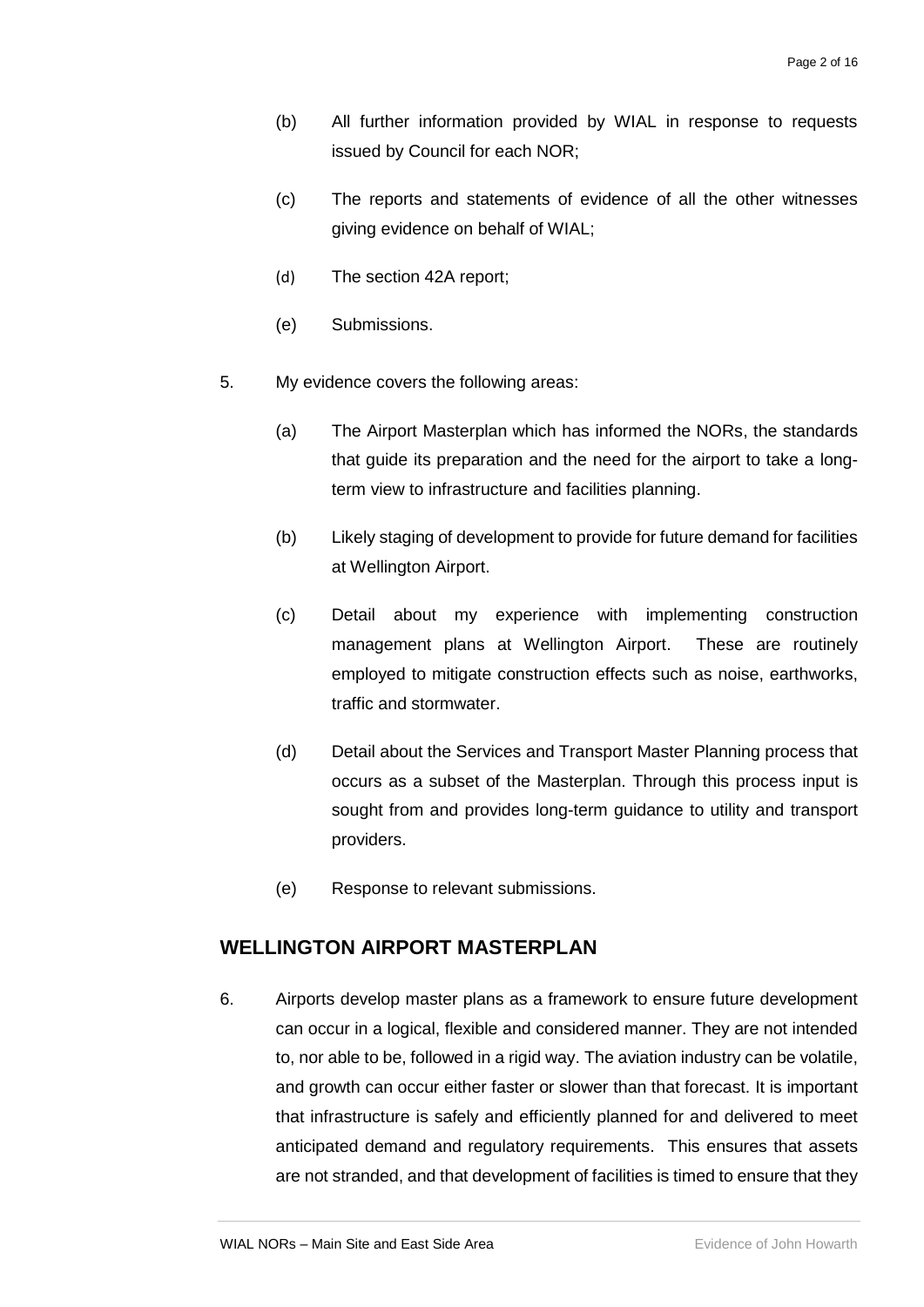are available to best provide for airline and airport efficiency and on time performance as well as passenger amenity. It also ensures that the new developments are planned to be complaint with the governing rules.

- 7. Masterplans are also used to consult with WIAL's airline partners to ensure their long-term needs are considered and allowed for. This process is also a necessary precursor for the formal consultation and the setting of airline charges that occurs at least every 5 years, as required by The Airport Authorities Act 1966.
- 8. Airport Masterplans are also a useful tool for informing utility stakeholders of airport development plans to assist with their long-term planning and inform ours. My experience suggests that a good deal of collaboration occurs between airport designers and those charged with providing other supporting infrastructure such as transportation links and services so that development imperatives are aligned as far as can be achieved.
- 9. Airport Masterplans are also essential for informing the local community of our long-term plans and ensuring that their feedback is considered in the process.

#### <span id="page-4-0"></span>**Wellington Airport Compliance Requirements**

- 10. Wellington Airport operates off a very constrained site of 110 hectares. This requires master planning to be considered in more detail than at airports with large landholdings, to ensure staged growth is efficient and possible without impacting too severely on existing operations and the surrounding community. The constrained site at Wellington Airport and the original 1950s design have together also resulted in several non-compliance legacy issues with relevant aviation standards which need to be considered in WIAL's Master planning and long-term infrastructure planning.
- 11. New Zealand is a founding signatory to the Convention on International Civil Aviation 1944. It was signed in March 1947 and is otherwise known as the "Chicago Convention". The Convention is administered by the International Civil Aviation Organisation (**ICAO**), a specialist agency of the United Nations. ICAO creates regulations for aviation safety, security, efficiency and regularity, and environmental protection. Generally, these are administered via Standards and Recommended Practices (**SARPS**) contained in 19 ICAO Annexes and a number of guidance and advisory documents.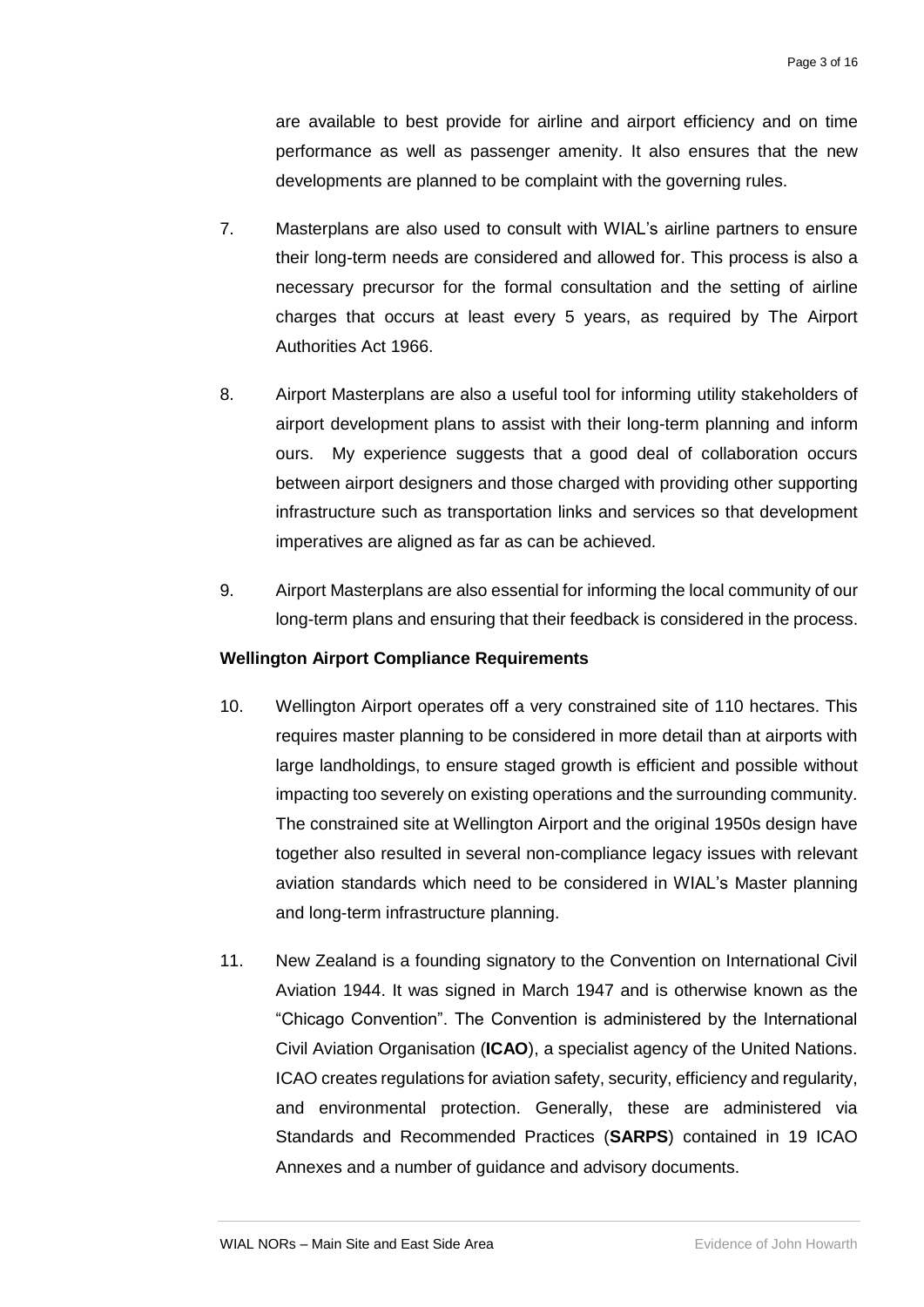- 12. Member states (such as New Zealand) are required to enshrine these SARPs into their State legislation to give effect to the Standards. The Ministry of Transport (**MoT**) is the umbrella government agency that represents New Zealand in this respect. The New Zealand Civil Aviation Authority (**NZCAA**) was established in 1992 as a Crown Entity under the Civil Aviation Act 1990 as a specialist aviation agency, responsible to the Minister of Transport to administer the main aspects of the SARPs. NZCAA is tasked, among other things with:
	- (a) Establishing and maintaining rules for the aviation sector (aligned with ICAO SARPs or as directed by the Government of the day).
	- (b) Establishing and monitoring a system to ensure that the rules are complied with.
- 13. WIAL is required under the Civil Aviation Rules to meet the standards as required by the NZCAA. WIAL has been issued an operating certificate that is renewed every five years after an in-depth audit and review of its ability to meet the applicable Civil Aviation Rules (**CAR**). As an international airport listed in the ICAO Asia Pacific Regional Air Navigation Plan, the NZCAA audits annually WIAL's compliance and conformance with its operating processes as agreed by the NZCAA; this is referred to as WIAL's "Exposition".
- 14. As a consequence of the legacy non-compliance issues, Wellington Airport operates with a number of dispensations issued by NZCAA. Of most significance to our Masterplan and long-term infrastructure plans, is the dispensation for the separation distance between the runway and the main taxiway. The current separation between the runway and taxiway is 107.5 metres. This is 65 metres less than that mandated by ICAO and 75 metres less than NZCAA CAR for a Code 4E instrument approach (CAT 1) runway, such as Wellington. I note it is anticipated that the CAR for runway taxiway separation will likely align with ICAO over time.
- 15. In the Masterplan and long-term infrastructure planning context, WIAL aims, where possible, to:
	- (a) Progressively remove or improve non-compliances over time.
	- (b) Design new infrastructure to comply with ICAO SARPs or NZCAA CAR, whichever is more onerous.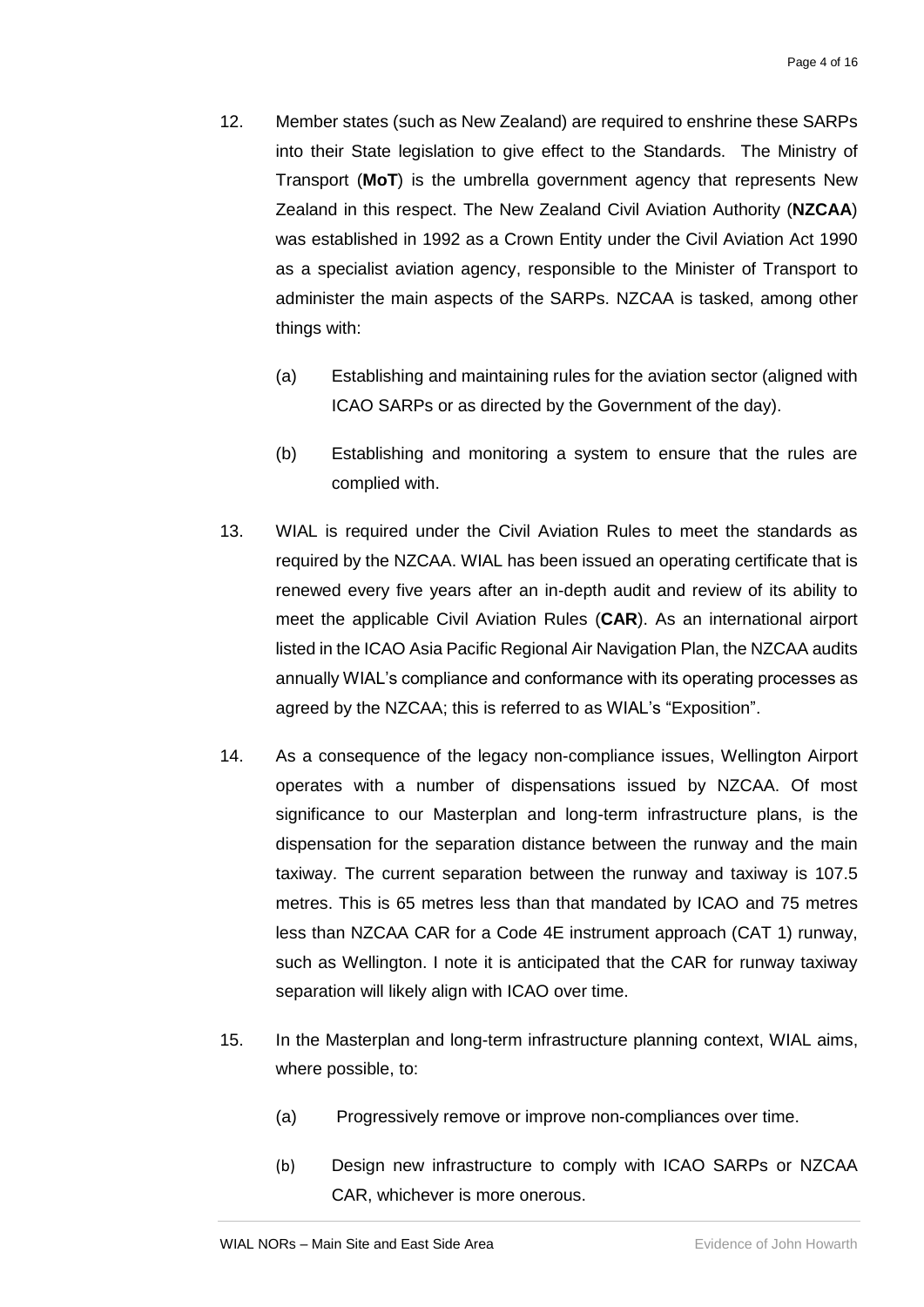- (c) Design new infrastructure to consider climate change, specifically with reference to sustainability and sea level rise.
- 16. **Attached** as **Appendix AA** is a plan that denotes projects that WIAL has undertaken over time to either remove or reduce ICAO non-compliance legacy issues. By their nature, most of these projects take many years to plan, design, complete consultation with the airlines and other stakeholders, then fund, gain consent and finally execute. The Masterplan plays a role in this process by providing advance notice to stakeholders of upcoming but long-term projects, many of which may span more than a single Masterplan period.
- 17. It is also integral to the Masterplan process to ensure that design for future works complies with ICAO Standards and, wherever possible, meets ICAO Recommended Practices (as covered in the NOR and Mr Munro's evidence). An outcome of this is that the 2040 Masterplan requires new and larger aircraft stands to be moved further away from the runway to comply with separation and obstacle limitation surface (**OLS**) requirements. This results in the requirement for greater land area for aviation purposes.
- 18. This is clearly demonstrated in the 2040 Masterplan where on the Eastern Apron the new terminal extension is positioned further to the East to accommodate the new and larger aircraft stands, as it is not possible to move the aircraft stands or terminal further towards the runway and still comply with ICAO Standards.
- 19. Identical ICAO and NZCAA constraints apply to the design of the Western apron on the other side of the runway, where the 2040 Masterplan requires the new Airport Fire Station to be positioned away from the runway so that it does not breach the OLS. Similarly, past major developments on the Western Apron, including the Execujet Hangar (2011) and Air Traffic Control Tower (2017), have been positioned as far back on airport land as possible. The purpose of this was threefold: to ensure that the OLS was not compromised; that as much future apron space as possible is available to ensure efficient use of the constrained site; and to accommodate the progressive introduction of an ICAO compliant taxiway on the Western apron.
- 20. The Eastern apron's (terminal side) primary function is for regular passenger transport and freight. The Airport's constrained site has led to the progressive development of an efficient common user terminal that can accommodate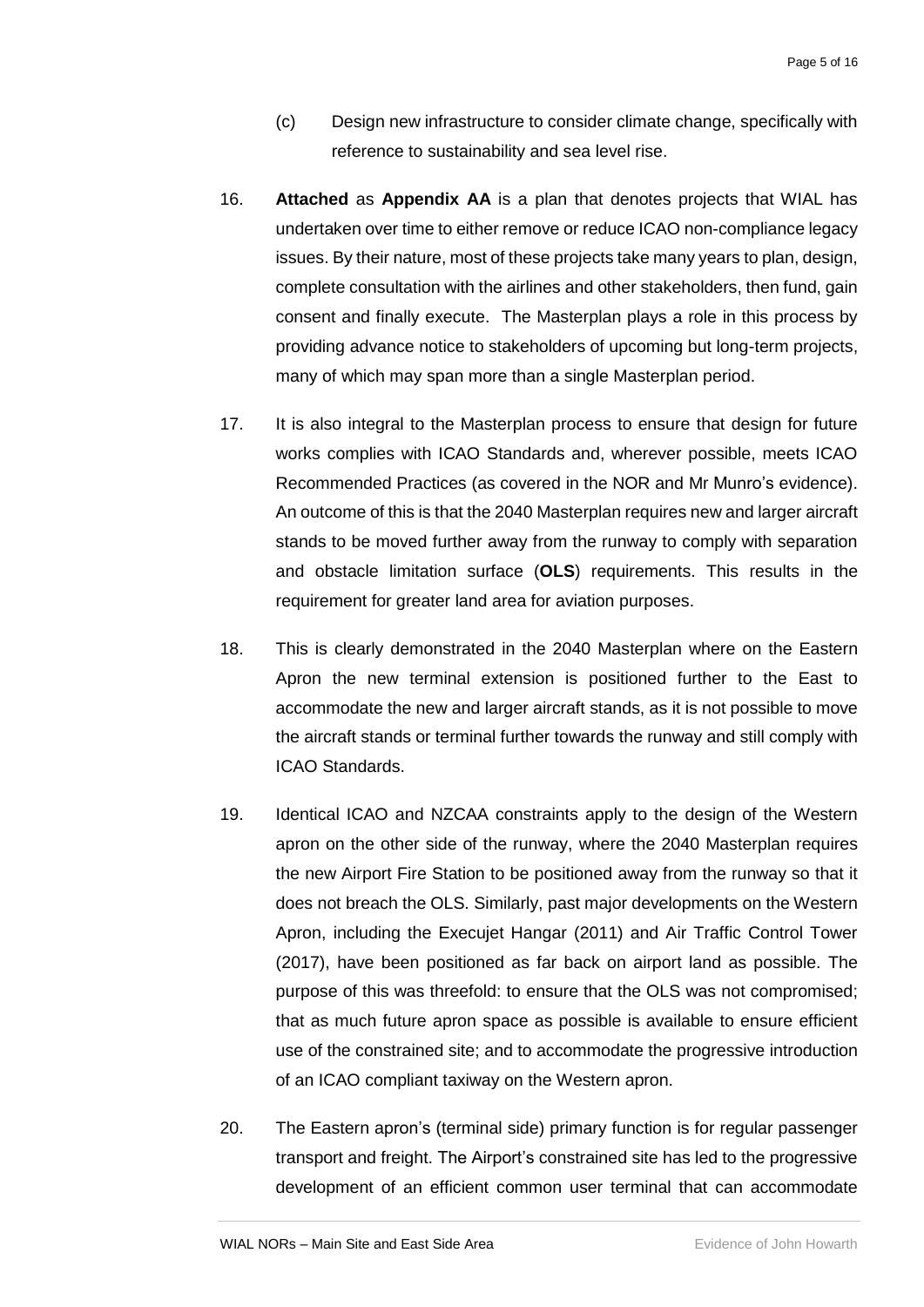commuter, regional, trunk and international traffic, all under one roof. The differences between the domestic and international peaks allows the use of "swing" facilities which minimises the size of the terminal and apron.

#### <span id="page-7-0"></span>**Wellington Airport Efficiency**

- 21. At peak times currently there is not enough aircraft stands for planes, resulting in delays. On high-wind days these delays are exacerbated by the number of stands being reduced to accommodate the airlines' high-wind operating model for turbo prop (regional) aircraft. That is, they change from a power-in and push-back mode in good conditions, to a power-in and power-out model in poor conditions. The latter requires more apron space as a larger manoeuvring area is required. **Attached** as **Appendix BB** is a gate schedule table that shows that stand demand is exceed by 2 Code C turbo prop stands at peak times on high wind days.
- 22. To ensure the continued efficient use of the Eastern Apron for the airport's primary aviation function, WIAL has been progressively rolling out a programme of relocating aviation support activities to other locations. Primarily this has been the Western Apron but will also now include the ex-Miramar South School site (now designated and known as the Miramar South Area) in the future. It is envisaged over time that these sites will be dedicated to aviation support functions as will, temporarily, a portion of the ESA.
- 23. Another consequence of WIAL's very constrained site is that, unlike most airports, WIAL cannot accommodate a secure airside road that connects the Eastern Apron and Western Apron. The resulting lack of efficient connectivity between the two aprons reinforces their two separate functions<sup>1</sup>.
- 24. The 2040 Masterplan indicates that a dedicated north-south road open to the public can be accommodated in the expansion plans associated with the East Side Area NOR. However, it is not possible to guarantee the provision of this non-aviation function at all times and in perpetuity. As the Airport Authority with the enduring responsibility to provide for Airport Purposes, it is prudent and sound guardianship to retain flexibility and not fetter accommodating

<sup>-</sup><sup>1</sup> The 2030 Master Plan anticipated using the existing pedestrian tunnel under the runway for the use by aviation pedestrian and golf cart type vehicles. Primarily for maintenance and security functions. While this is still a possible outcome this would not improve the connectivity between the two aprons for regular passenger transport operations nor will it provide additional space as the Western Apron will be fully required for general aviation, the military, fixed based operators and other aviation support functions; as covered in Mr Munro's evidence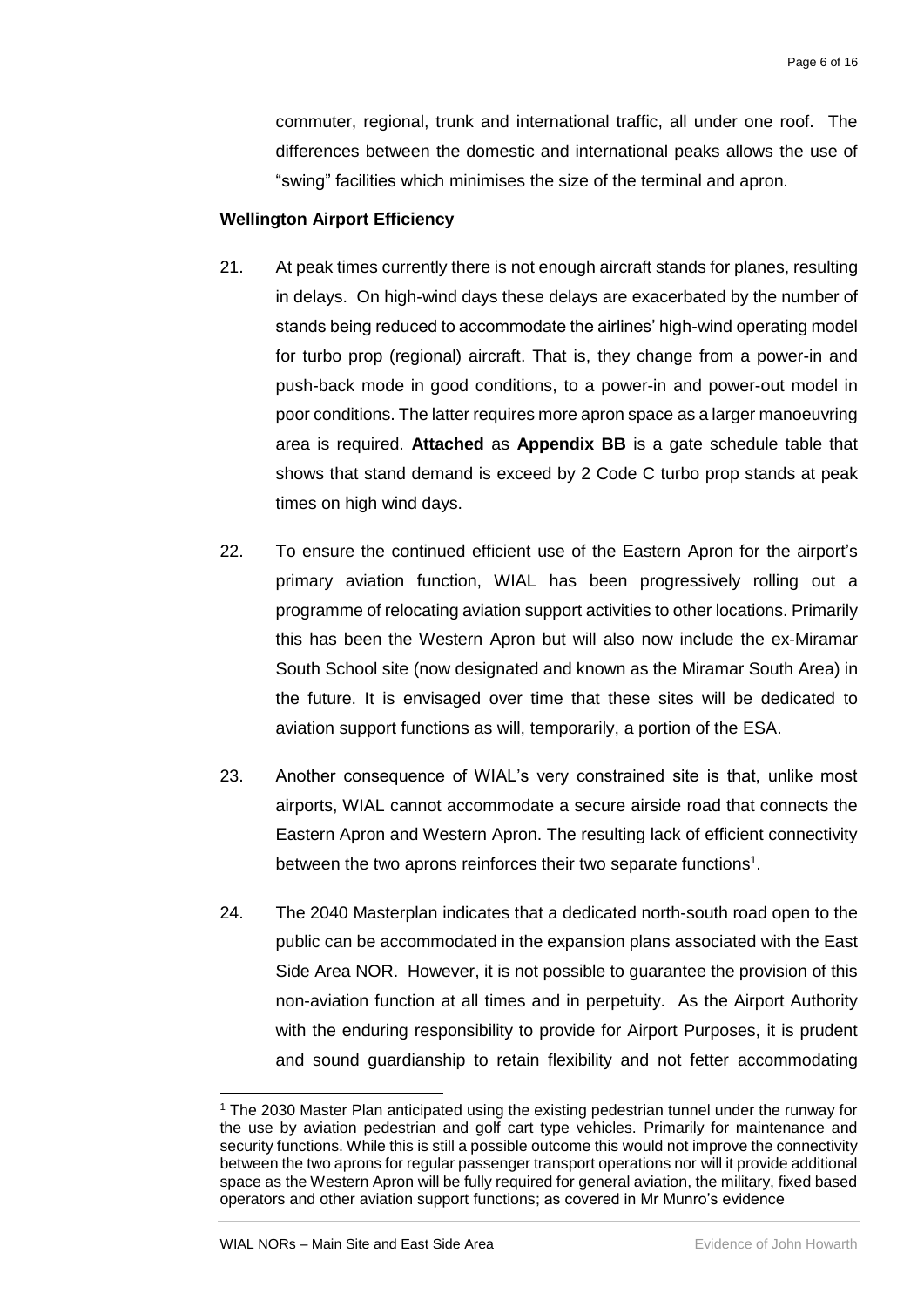future aviation regulations and other such matters such as security incidences given WIALs' extremely constrained site and statutory obligations.

### <span id="page-8-0"></span>**STAGING OF DEVELOPMENT**

- 25. Due to the impacts of Covid-19, the timing of the 2040 Masterplan has been reviewed and aligned with the latest forecast. The evidence of Mr Vincent provides further detail about this. These revised projections were used to consult with airline and other stakeholders to determine capital works and airline pricing through until March 2024. As part of the consultation process, WIAL also provided the airlines with guidance on what is likely to occur in the next pricing period, through to March 2029.
- 26. **Attached** as **Appendix CC** are staging plans that provides a high-level concept for the Eastern Apron development and details:
	- (a) Works that WIAL plans to undertake by March 2029; subject to forecast and further consultation with the Airlines. These works largely comprise of developing the terminal and apron to accommodate 8 million passengers per annum. These development works will largely remain on the main Wellington Airport site although staging, construction laydown areas, utility relocation and displaced aviation support functions will require the use of the East Side Area. In this period detailed geotechnical testing (as referred to in Mr Robins' evidence) will be carried out on the East Side Area; this is a necessary step for advancing the design, method of work plans and costs, and consequently is also a pre cursor to further consultation with the airlines.
	- (b) Works that WIAL will progressively undertake over time after March 2029 to accommodate the 2040 Masterplan; that is, up to a 12 million passenger per annum operation. These works will almost exclusively be on the East Side Area. The timing and staging of these works will also be subject to regular demand forecast updates and further airline consultation.
- 27. To progress the above works, WIAL will continue to move aviation support facilities away from the Eastern Apron to either the Miramar South Area, the Western Apron sites or the ESA. Specifically, WIAL will look to relocate: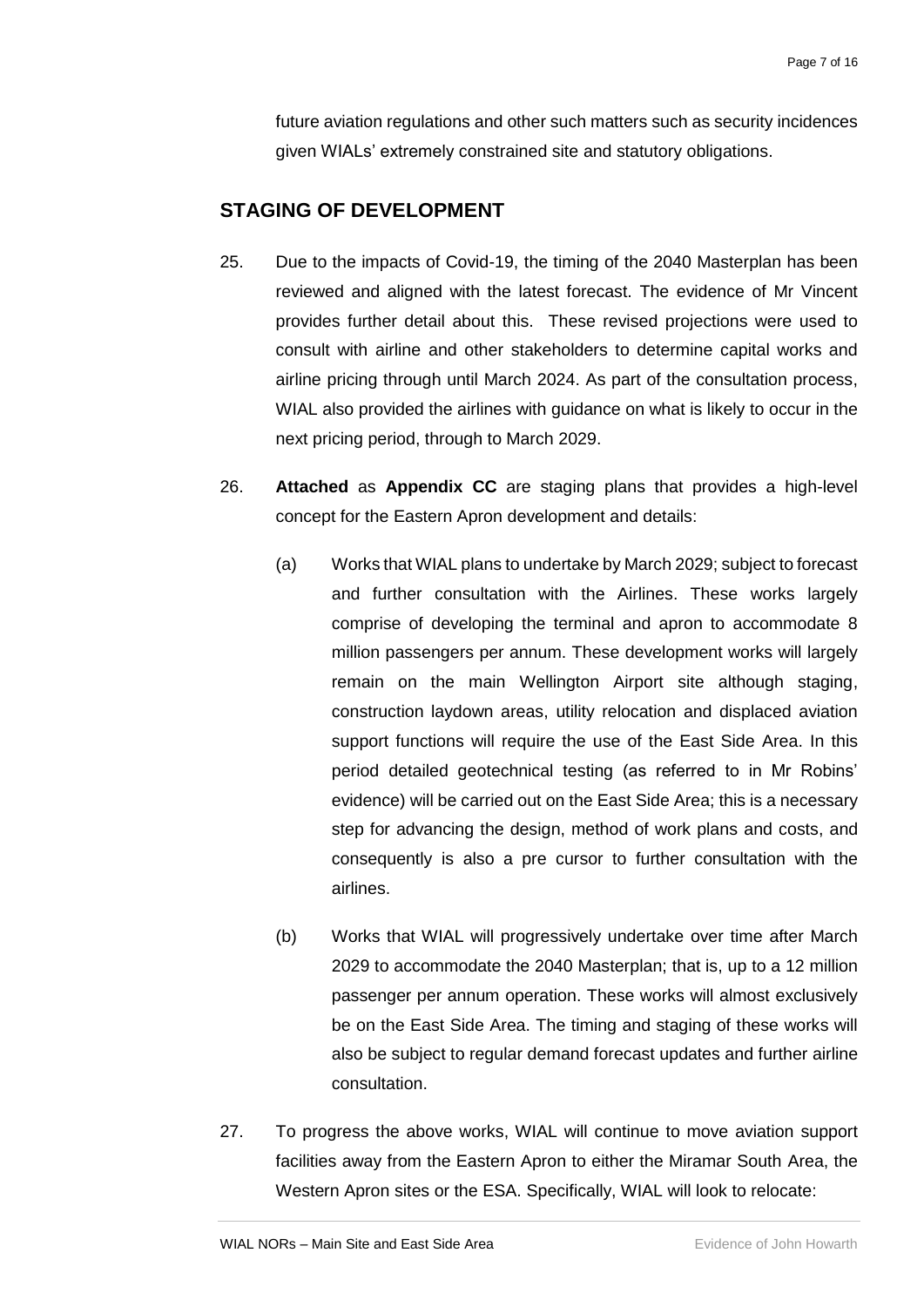- (a) Rental car and flight catering operations to the Miramar South Area site.
- (b) The Airport Fire Station to the Western Apron.
- (c) Temporarily displaced ground service equipment storage and transport functions to the ESA.
- 28. The 2040 Masterplan remains as the framework to cater for 12 million passengers per annum. It will also be used for WIAL's long-term asset management strategy and to consult with aviation, utility, transportation, local community and other stakeholders to inform their long-term planning process. The Masterplan will continue to be reviewed regularly to inform whether planned capital works need to be advanced or slowed down to meet future forecast demand and acknowledging that it is a non-statutory document subject to any designation conditions and relevant District Plan provisions.

# <span id="page-9-0"></span>**EARTHWORKS AND CONSTRUCTION MANAGEMENT AT WELLINGTON AIRPORT**

- 29. The East Side Area NOR outlines proposed conditions for earthworks and construction management, in particular the requirement to prepare an Earthworks and Construction Management Plan
- 30. WIAL has a track record of successfully undertaking significant civil and building infrastructure projects. As indicated earlier, I have managed a good number of these. Inherent in that success is implementing comprehensive Construction Management Plans (**CMP**). Depending on the size, tasks, location, complexity, and timing of the project the CMP will generally include a;
	- (a) Method of Work Plan (**MOWP**)
	- (b) Traffic Management Plan (**TMP**)
	- (c) Earthworks Management Plan (**EMP**)
	- (d) Stormwater Management Plan (**SWMP**)
	- (e) Contaminated Land Management Plan (**CLMP**)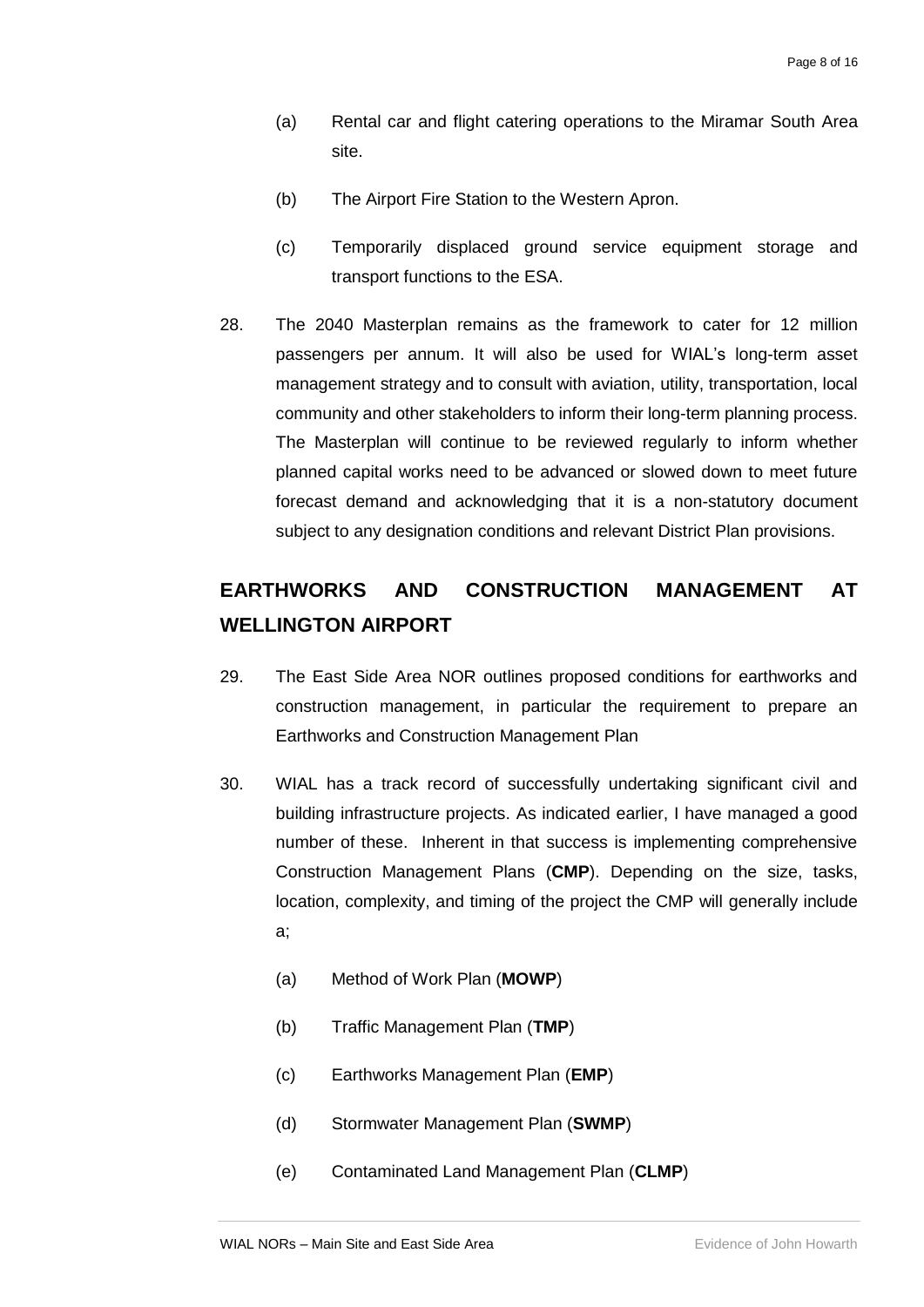- (f) Construction Noise Management Plan (**NMP**)
- 31. If a project involves significant earthworks, then the CMP will include an EMP. An EMP is implemented prior to the commencement of any construction or earthworks on site.
- 32. The aim of the EMP is the avoidance, mitigation, or remediation of any adverse effects on the receiving environment.
- 33. Where earthworks may have an impact on stormwater (permanent or during construction), the EMP will also include a SWMP in accordance with any regional resource consent.
- 34. Where earthworks may potentially encounter contaminated land, then WIAL will use its site-wide Contaminated Land Management Plan as the basis for a project specific CLMP. Any plan will be made in accordance with any relevant resource consent under the National Environmental Standard for Assessing and Managing Contaminants in Soil to Protect Human Health (**NES-CS**).
- 35. **Attached** as **Appendix DD** is the most recent EMP for a major civil infrastructure project, The Taxiway Alfa Erosion and Sediment Plan. This project was successfully completed in 2018 with no complaints or issues recorded.
- 36. If a project has the potential to generate noise, then WIAL will use its site-wide Construction Noise Management Plan as the basis for a project specific Noise Management Plan (**NMP**). The proposed conditions for the ESA Earthworks and Construction Management specify how construction noise will be managed.
- 37. WIAL's extremely constrained site and its limited ability to undertake certain construction activities when the runway is operational poses significant challenges when undertaking noisy work, especially during the night. However, over time WIAL, its consultants and construction partners have developed several initiatives and systems that have allowed major infrastructure projects to progress with minimal impact on our residential neighbours.
- 38. **Attached** as **Appendix EE** is the most recent NMP for a major civil infrastructure project; The Construction Noise Management Plan for the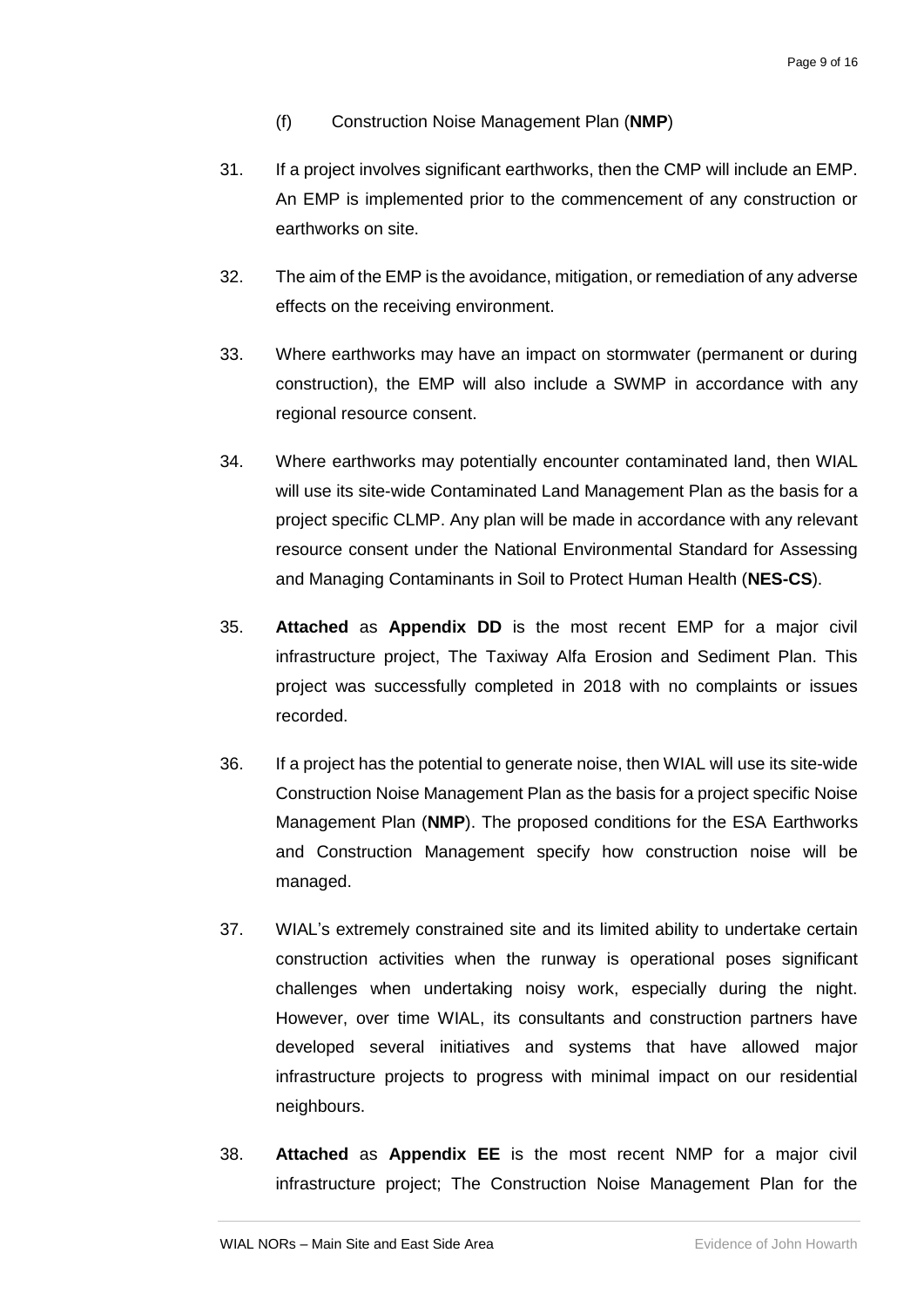Runway Resurfacing Project. This project was completed in 2021 with only a few complaints and, post construction, received strong endorsements from both the Air Noise Management Committee (**ANMC**) and WCC.

- 39. If a project is considered to be particularly demanding and has the potential to impact significantly on WIAL's neighbours, then the CMP can allow for a Construction Liaison Group (**CLG**). The last major infrastructure project that this occurred on was the South RESA construction in 2006, the CLG was considered necessary at that time due to its impact on the Moa Point Road residents.
- 40. While WIAL's future development plans and the timing of work to give effect to the 2040 Masterplan are still in their early stages it is reasonable to assume that the likely scope of works for some of the East Side Area NOR (towards the end of the Masterplan period and as development occurs closer to the adjoining residential area), will require a CLG to be included in the CMP with reference to noise management.

### <span id="page-11-0"></span>**EXTENT OF EARTHWORKS**

- 41. Civil construction projects with a significant earthworks component generally try to balance the "cut" and "fill" components to minimise cost and effects.
- 42. In terms of the East Side Area NOR, construction projects would need to consider the following technical matters;
	- (a) Existing levels for the terminal, apron and trunk services,
	- (b) Existing topography,
	- (c) ICAO Annex 14 SARPS,
	- (d) NZCAA CAR Part 139 and the associated Advisory Circular AC 139- 6, Aerodrome Design Requirements for all Aeroplanes Conducting Air Transport Operations and all aeroplanes above 5,700kg Maximum Certified Take-off weight.
	- (e) US National Fire Protection Association Standard 415 on Airport Terminal Buildings, Fuelling Ramp Drainage and Loading Walkways,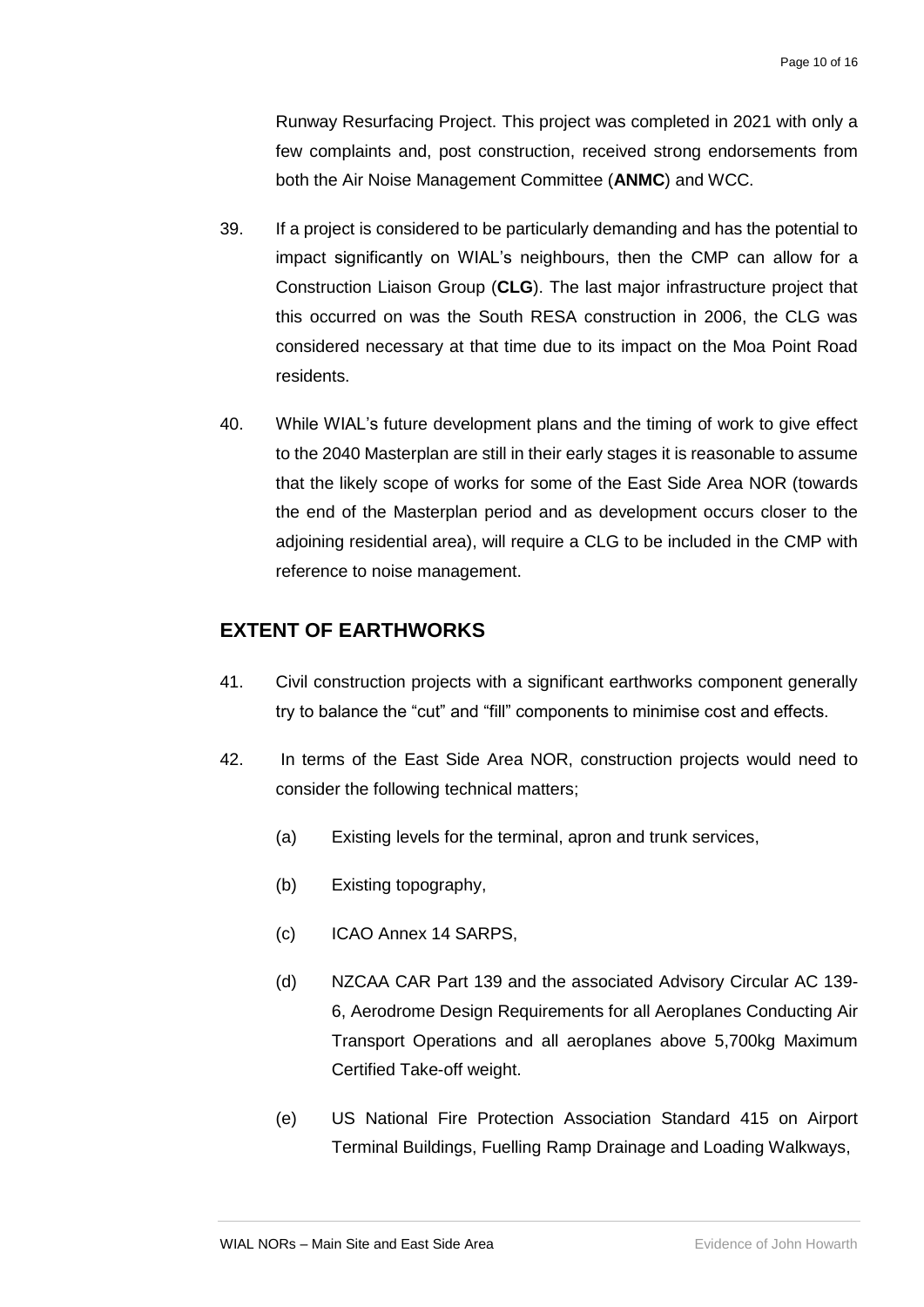- 43. WIAL's consultants, Beca Limited, have completed a draft Master-Grading plan that encompasses the East Side Area that will be refined as the design develops. A Master Grading Plan considers the 3D geometric requirements for the airfield, including aircraft pavement geometries (limited by ICAO SARPS and CAA Rules), earthworks depths and volumes, and impact on utilities – particularly airfield levels and stormwater drainage, and the ability to effectively manage stormwater, both in today's environment, and allowing for the future environment including projected sea level rise. Mr Robins evidence considers the geotechnical history of the ESA, hazards, engineering solutions and Earthworks and Construction Management.
- 44. The draft Master-Grading plan indicates that;
	- (a) the 2040 Masterplan layout of the ESA will largely be a "cut" exercise. The exact quantity of cut will be refined and minimised as geotechnical tests are completed, retaining options confirmed and the design developed.
	- (b) The vast majority of the "cut" will occur after 2029, when WIAL starts to expand onto the golf course portion of the East Side Area.
- 45. As the East Side Area grading plan is refined, it will also consider options for the disposal of fill, both on and off the Airport site. Some potential options that have been identified to date are;
	- (a) Seawall renewal project.
	- (b) Stockpile and treat on site on the area to the northern most portion (adjacent to the golf course) of the East Side Area. This area is currently forecast not to be required until after 2040.

### <span id="page-12-0"></span>**UTILITY SERVICES AND TRANSPORTATION**

- 46. As part of the 2040 Masterplan WIAL's consultants carried out a high-level review of trunk utility services. These included high voltage electricity, sanitary sewers, stormwater drainage, potable water and gas to;
	- (a) Consider if the trunk utility services are adequately sized to accommodate future growth,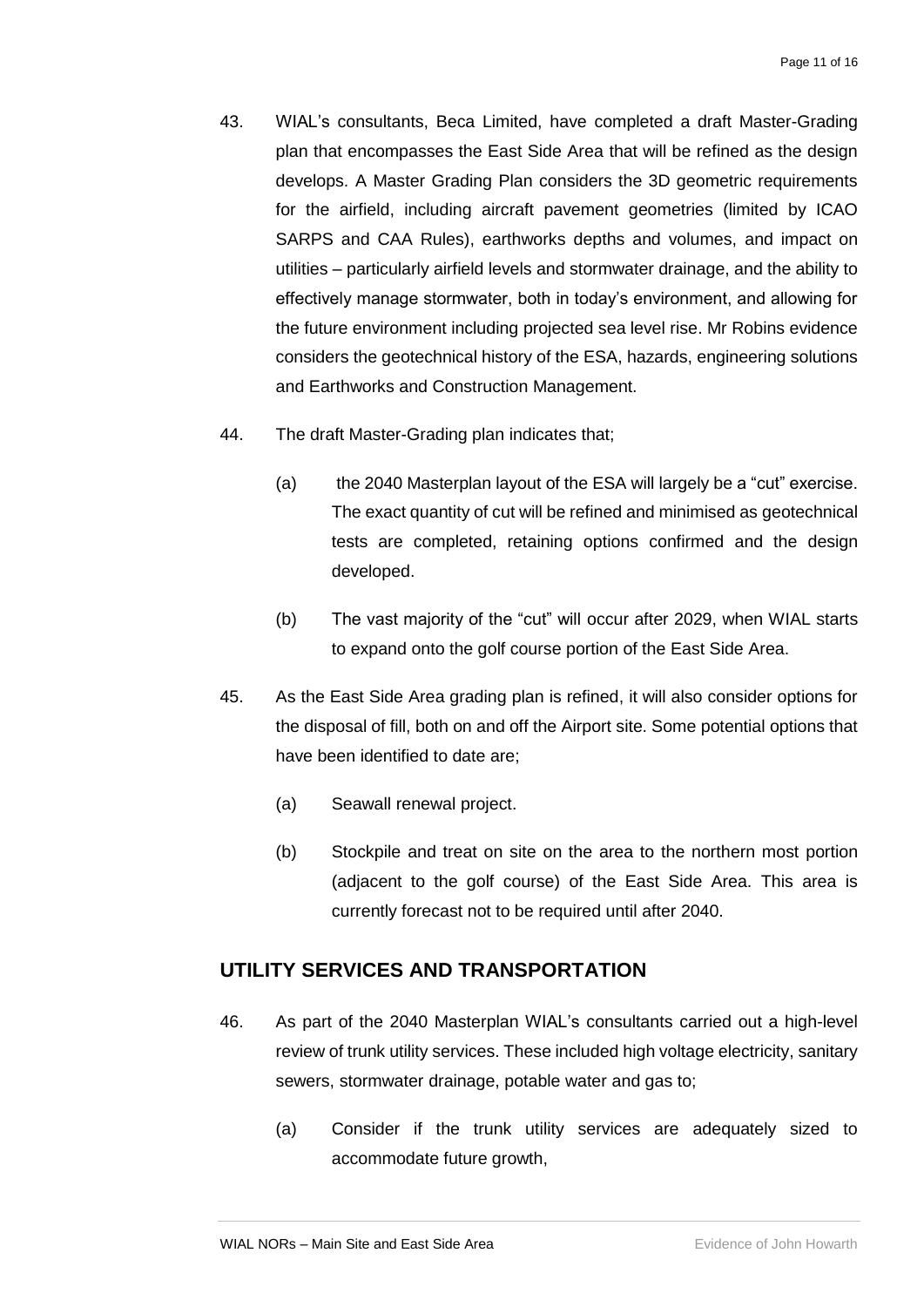- (b) Advise if the trunk utility services were required to be relocated, to avoid the future layout of buildings, aircraft parking and aircraft traffic routes,
- (c) Provide a high-level cost for financial planning purposes and to enable WIAL to consult with its airline partners on pricing (now complete).
- 47. The high-level review found that:
	- (a) In the main, the trunk utility services were adequate for the duration of the 2040 Masterplan period. However additional stormwater capacity would be required sometime towards the end of the Masterplan period. As we are required to minimise stormwater (potentially achieve neutrality), runoff attenuation and ponding are options that will need to be considered as a solution. It is noted that the constrained site will make this challenging.
	- (b) The trunk utility services, that ran adjacent to the late 1990's location of Stewart Duff Drive, to the south of the existing terminal will have to be relocated. This work is currently planned to be undertaken by March 2024.
- 48. Further work has recently been commissioned to consider the forecast demand for electric vehicles and battery powered aircraft. This work will not only inform the airport's future infrastructure requirements (including the potential for onsite generation) but will also provide input into the long-term asset management plans of the local lines company.
- 49. Wellington Water Ltd (**WWL**) has been in discussion with WIAL over WWL's planned expansion of Moa Point to provide a de-sludging facility. There are potential synergies between the Wellington Water's expansion and WIAL's 2040 Masterplan including the East Side Area NOR; these may minimise costs and have the potential to provide WIAL with a renewable energy source as a by-product of the de-sludging process.
- 50. Let's Get Wellington Moving (**LGMW**) and WIAL have been meeting regularly since mid-2020 to ensure co-ordination of each organisation's respective longterm plans. While LGMW will not be in a position to identify their preferred option until later this year it is anticipated that their requirements will be able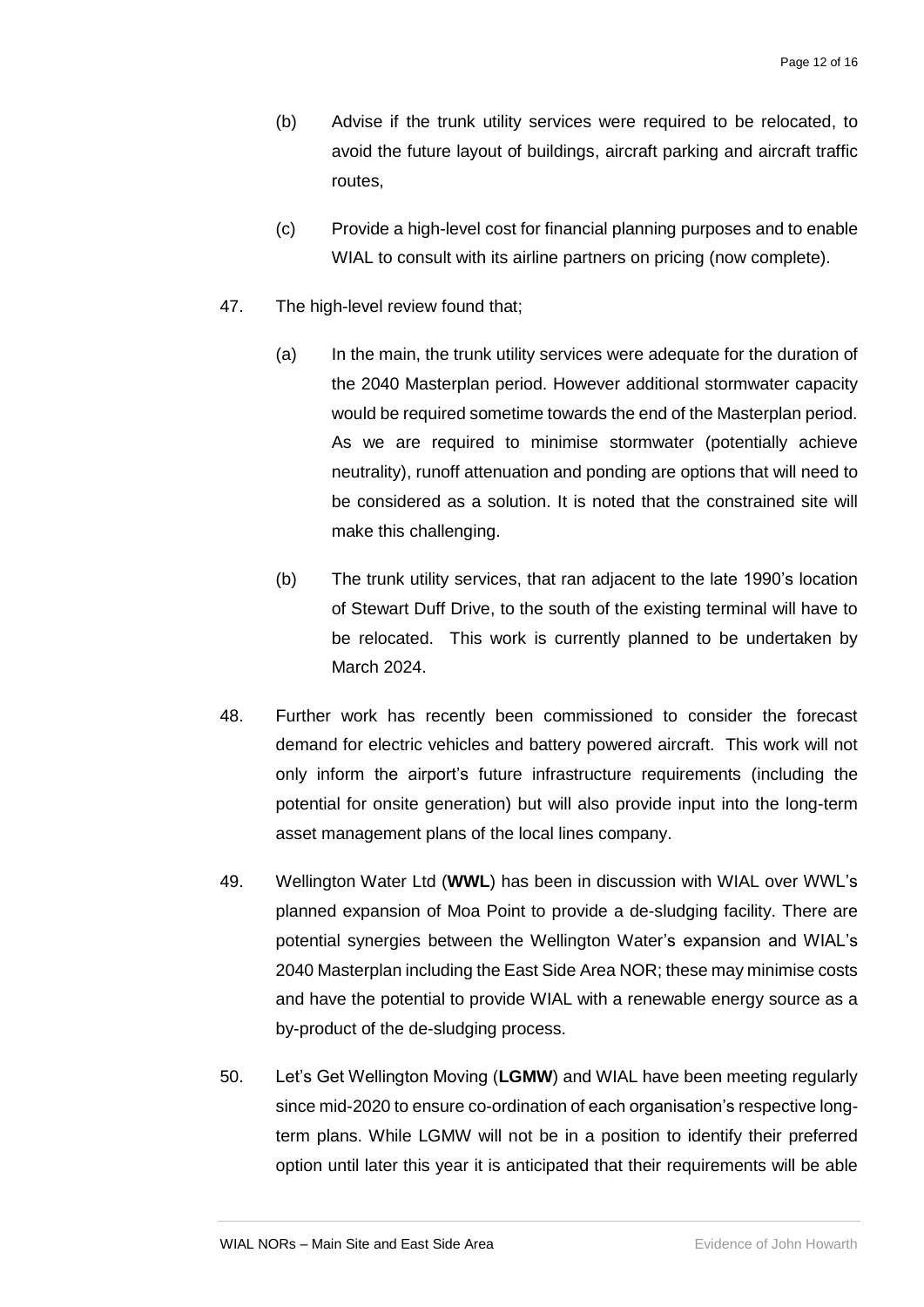to be accommodated by WIALs 2040 Master Plan. Mr Georgeson discusses this in more detail in his evidence.

51. The draft high-level review of trunk utility services and transportation requirements will continue to be refined as design develops and will be used as a basis to develop a utilities plan for continued consultation with utility providers.

### <span id="page-14-0"></span>**RESPONSE TO SUBMISSIONS**

- 52. Submissions by Guardians of the Bays, Tim Jones and the WCC Environmental Reference Group have expressed concern that WIAL has not provided detail about how it is going to deal with stormwater produced from the East Side Area. In response to this, I note that the designation will not negate the need for WIAL to apply for regional consents (and effectively manage and minimise stormwater discharge), and as such WIAL will be required to apply for a discharge resource consent under Rule 52 (Stormwater form a port or airport) of the Wellington Regional Council Proposed Natural Resources Plan. As I have stated above, it is usual practice for WIAL to include a Stormwater Management Plan as a part of its Earthworks and Construction Management Plan when earthworks or construction activities impact stormwater.
- 53. Submissions by Guardians of the Bays, Tim Jones and the WCC Environmental Reference Group have expressed concern that WIAL has not provided any information on volumes of earthworks and the effects related to construction (such as numbers of truck movements). In response to this, I note that the evidence of Mr Robins outlines the outcomes of the draft Master-Grading plan that I have referred to above. The draft Master-Grading plan takes into account the whole of the proposed ESA area, as well as part of the Main Site Area.
- 54. Moreover, the amount of earthworks required for the whole apron area will not occur all in one go, as WIAL will be progressing in stages (as referred above) and largely towards the end of the Masterplan period. Furthermore, the total volume of earthworks advised in Mr Robins evidence can be considered the maximum; that is, as design is refined this volume will reduce, possibly significantly. I believe the required Earthworks and Construction Management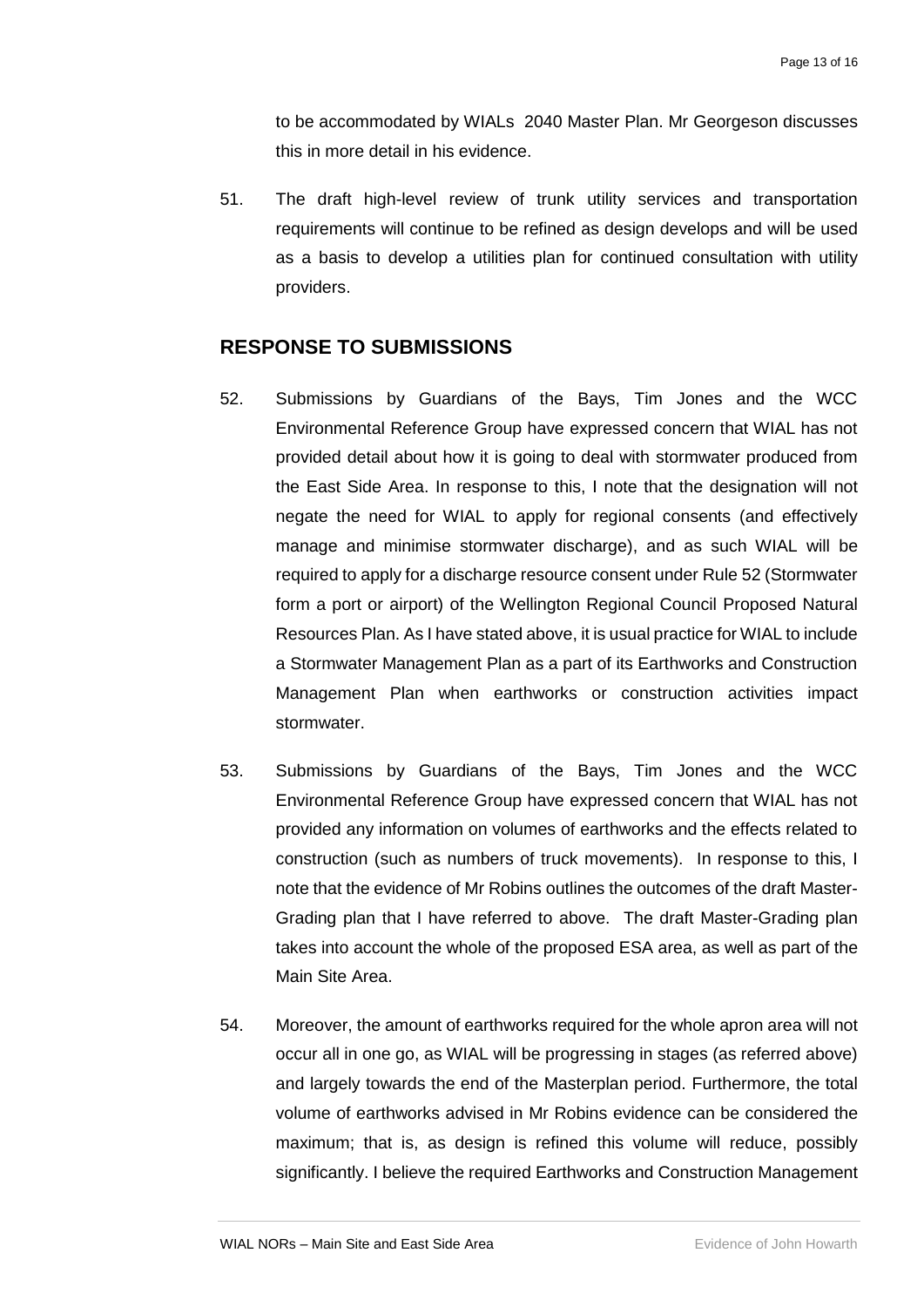Plan, which is required to detail the quantity of material excavated and transported will appropriately manage earthworks and construction related effects.

- 55. Submissions raised concerns about climate change with respect to sea level rise and the resilience of our infrastructure. As noted above, projected sea level rise and increases in storm surge events have both been considered when developing the draft Master-grading plan, which proposes apron elevations and stormwater catchments. WIAL has also commenced consultation with the airlines on the renewal of the Lyall Bay marine defences, with a programme of completing investigations, concept design and consent by March 2024; this will be followed by construction in the period between April 2024 and March 2034 (subject to consultation and consents). When considering criteria for sea level rise, future infrastructure will be designed in accordance with NZ Ministry for the Environment guidelines.
- 56. A submission from Jeff Weir raised, correctly, that WIAL has approval to operate with its current dispensations by CAA. However, there is no guarantee of these dispensation not being withdrawn or modified in the future (and as has occurred in the past; for example, for the Runway End Safety Areas (RESAs)). I addressed in my evidence the rules that govern airport design, the need to reduce non-compliances over time and our track record of doing so. Furthermore, Mr Munro's evidence highlighted that even under the status quo there is potential for more restrictive operating criteria to apply to aircraft movement; this would result in aircraft operations becoming less efficient. Consequently, WIAL's consistent long-term strategy to align with ICAO and CAR rules is prudent guardianship and must remain a consideration in longterm planning for the Airport.

#### <span id="page-15-0"></span>**RESPONSE TO COUNCIL REPORT**

- 57. The Council's Urban Designer has questioned the removal of a small hill and has recommended that the Rongotai Ridge area be excluded from the Main Site designation.
- 58. In response to the questioning of the removal of the small hill to extend the taxiway south, and the request to provide information and consideration of staging until "reasonable necessity" can be established: the removal of the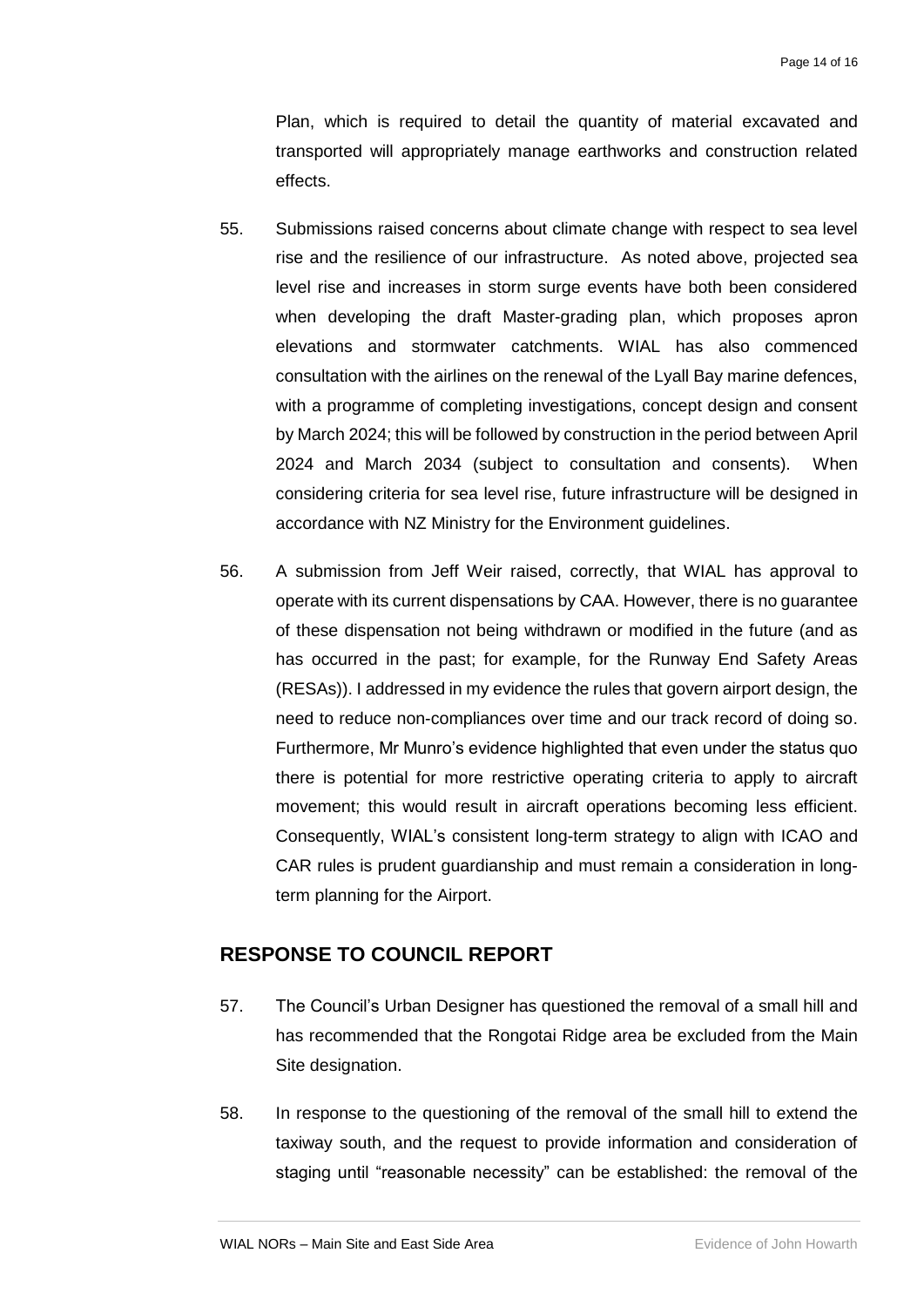small hill is necessary to provide sufficient space to the south of the terminal precinct for the provision of the taxiways to access the East Side Area. WIAL staging plans anticipate that the hill will be removed by 2029 and that the space under it will be used for taxiway access as well as ground servicing equipment storage and an airside service road. This is a necessary step to allow growth by fully developing the Main Site and then expansion onto the ESA.

- 59. In response to the Urban Designer's comment that Rongotai Ridge as a significant gateway and the designation conditions not being an ideal mechanism. The Ridge is integral to the ongoing safety and efficiency of airport operations. Wellington Airport currently has an Instrument Landing System comprising of localisers (runway centre line guidance) located at both ends of the runway and glidepaths (vertical guidance) located on the west side of the airport adjacent to Moa Point Road and Bridge Street.
- 60. This technology will be phased out and replaced (likely in this Masterplan period) by a Ground Based Augmentation System (**GBAS**). When implemented, GBAS will augment the existing Global Positioning System (**GPS**) used in airspace navigation by providing corrections to aircraft in the vicinity of the airport to improve the accuracy and reliability of aircraft GPS navigational positioning. GBAS will require a significant sized area, close to the runway and with direct lines of site of the runway ends for it to be implemented. GBAS cannot be accommodated in the areas currently used for the Landing Systems and WIAL's Masterplans have identified that the Rongotai Ridge site is the only airport owned site suitable to accommodate this technology.
- 61. I also note that Rongotai Ridge itself is also highly constrained by the OLS and development of this site must be closely controlled to ensure ongoing regulatory compliance and efficiency of aircraft operations. Accordingly, and in my opinion the Rongotai Ridge gateway area is more appropriately included in the Main Site Airport Purposes designation.

#### <span id="page-16-0"></span>**CONCLUSION**

62. In my opinion and supported by the evidence that I have provided in this statement: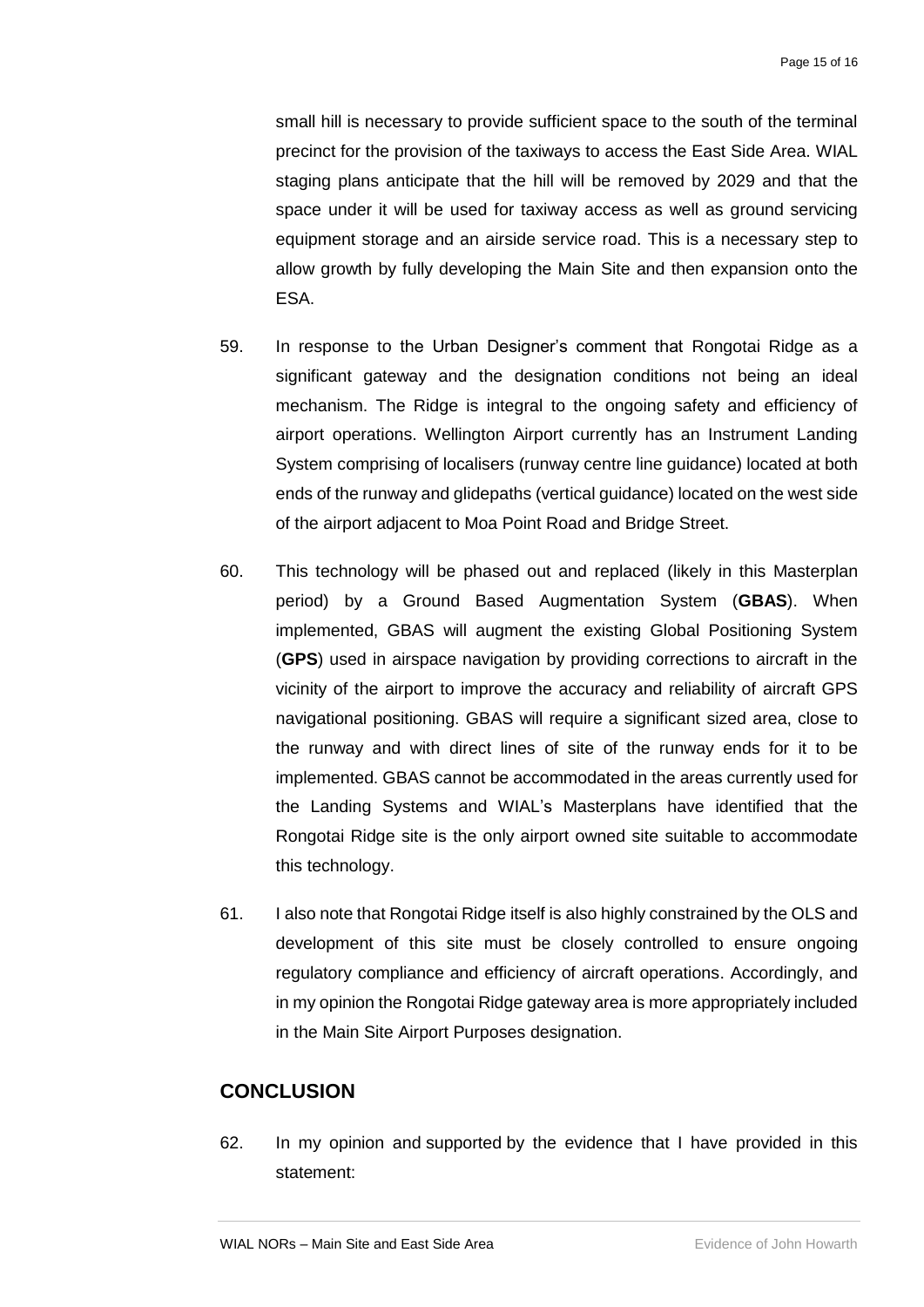- (a) WIAL has undertaken a thorough and robust long-term planning approach to establish a logical, staged and flexible approach for progressive airport expansion into the ESA area.
- (b) The 2040 Airport Masterplan including as it relates to the ESA area remains robust and relevant for its primary purpose of identifying and protecting land requirements for accommodating long-term aeronautical requirements;
- (c) WIAL has a strong record of working closely with the local community to ensure that the impact of our continued development and operation of the airport is clearly communicated and well managed to mitigate the impact on the Airport's neighbours.
- (d) WIAL has considered and included within the NOR, conditions for an Earthworks and Construction Management Plan, that will provide a robust framework within which we will continue to deliver significant infrastructure projects while minimising the impact on neighbours.
- (e) WIAL will continue to consider and allow for climate change resilience in the design and construction of infrastructure at the Airport.

**John Howarth** 5 May 2021

\_\_\_\_\_\_\_\_\_\_\_\_\_\_\_\_\_\_\_\_\_\_\_\_\_\_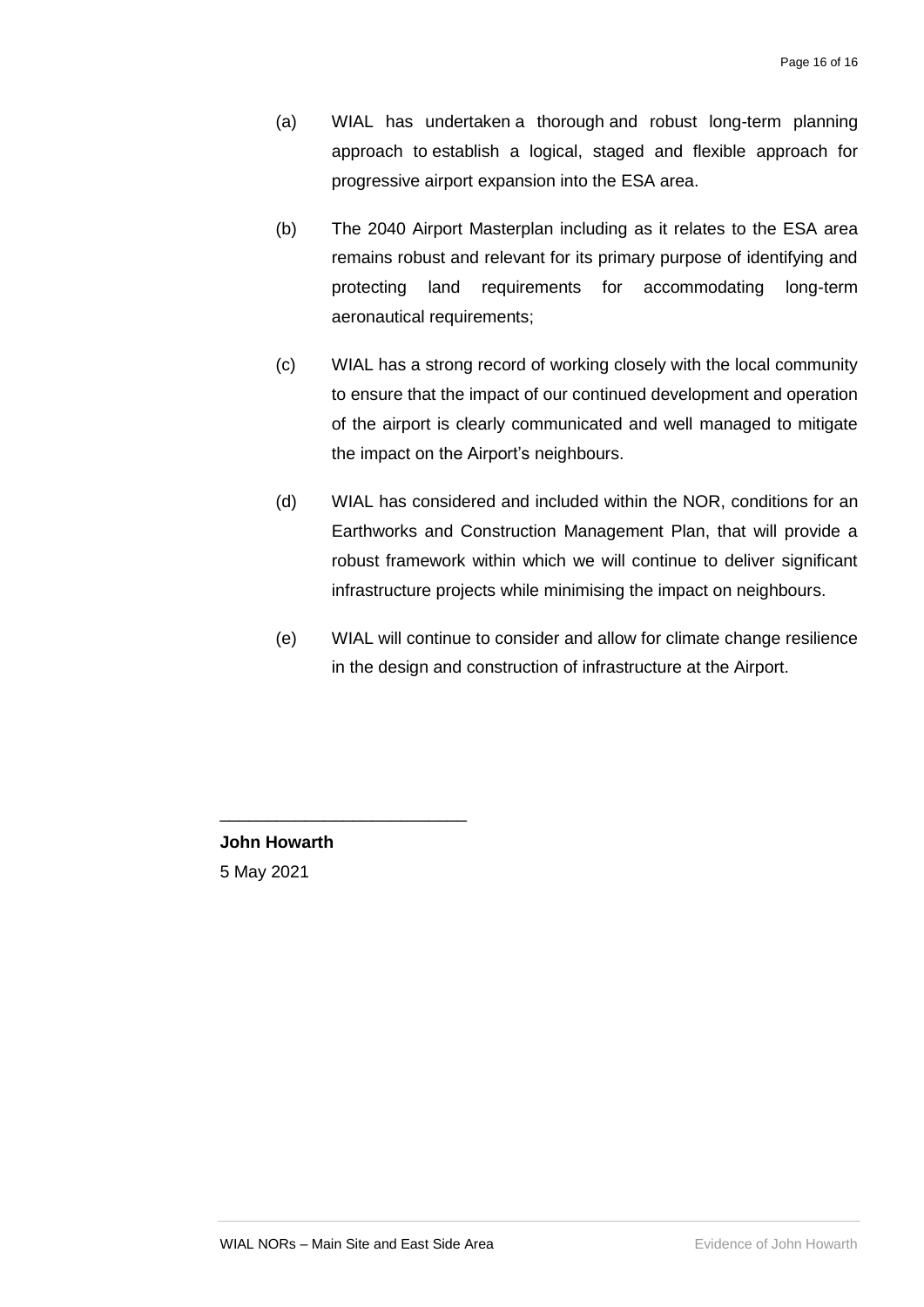# <span id="page-18-0"></span>**APPENDIX AA: COMPLIANCE IMPROVEMNETS OVER TIME**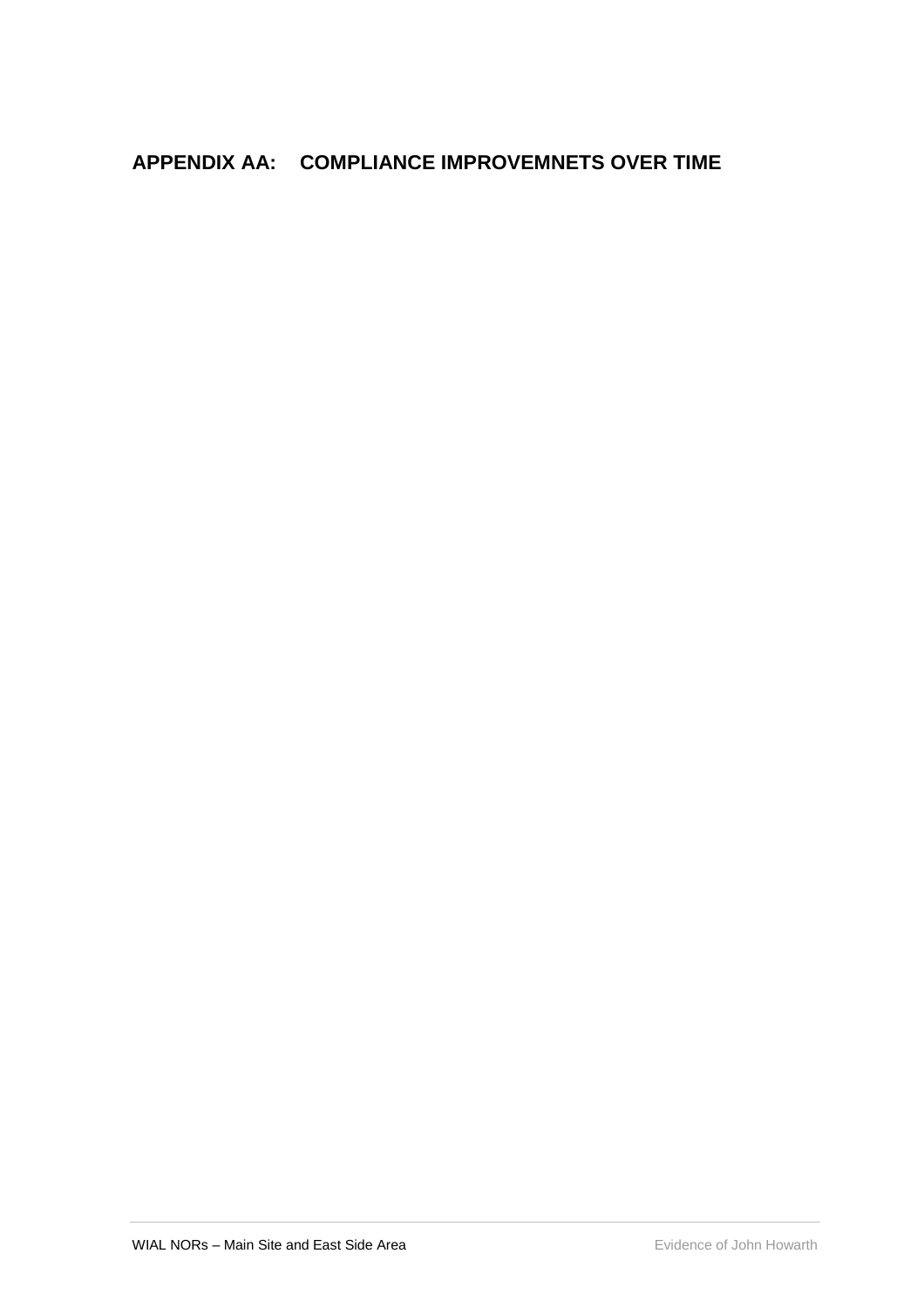# <span id="page-19-0"></span>**APPENDIX BB: GATING ANALYSIS**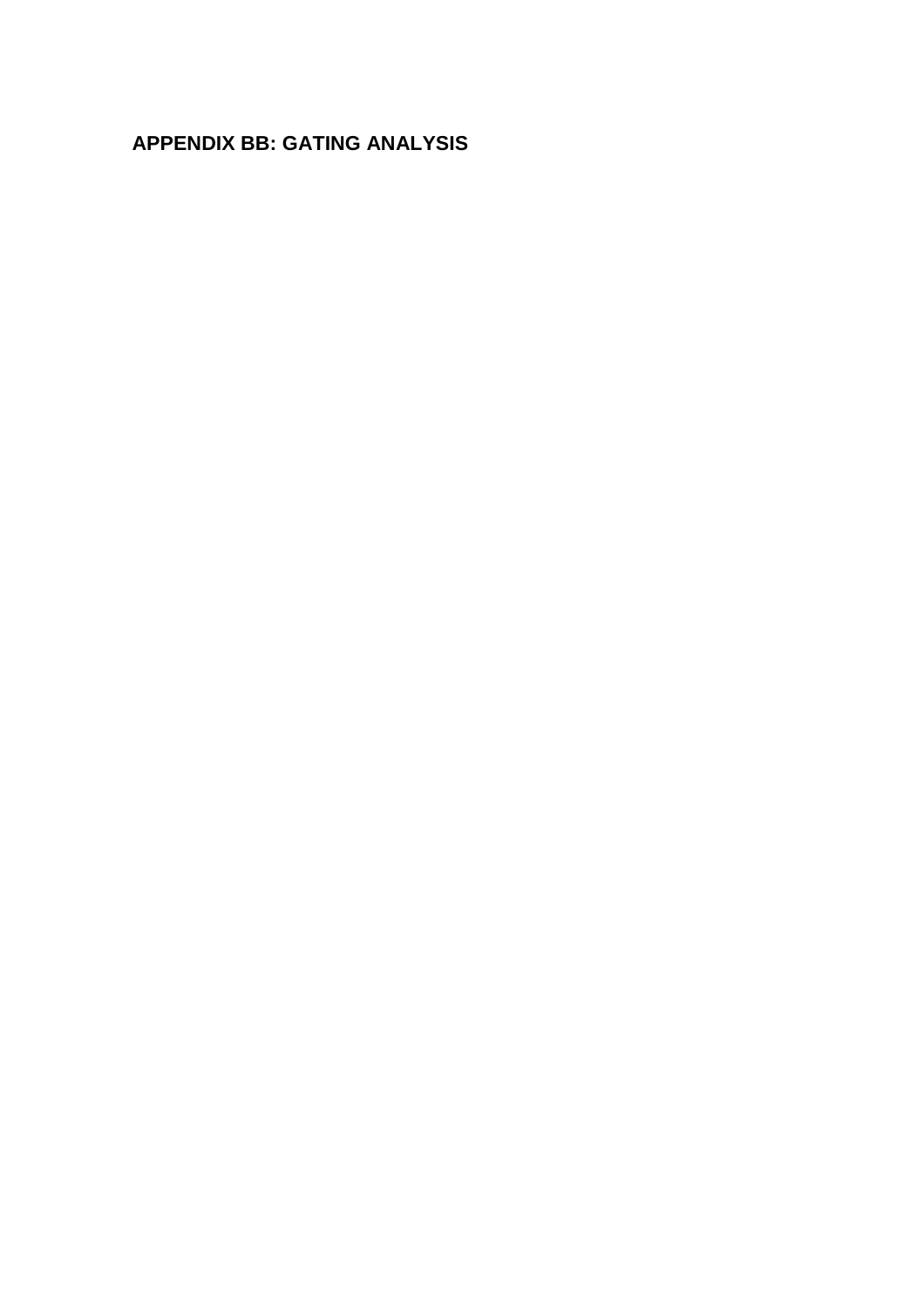# <span id="page-20-0"></span>**APPENDIX CC: STAGING PLANS**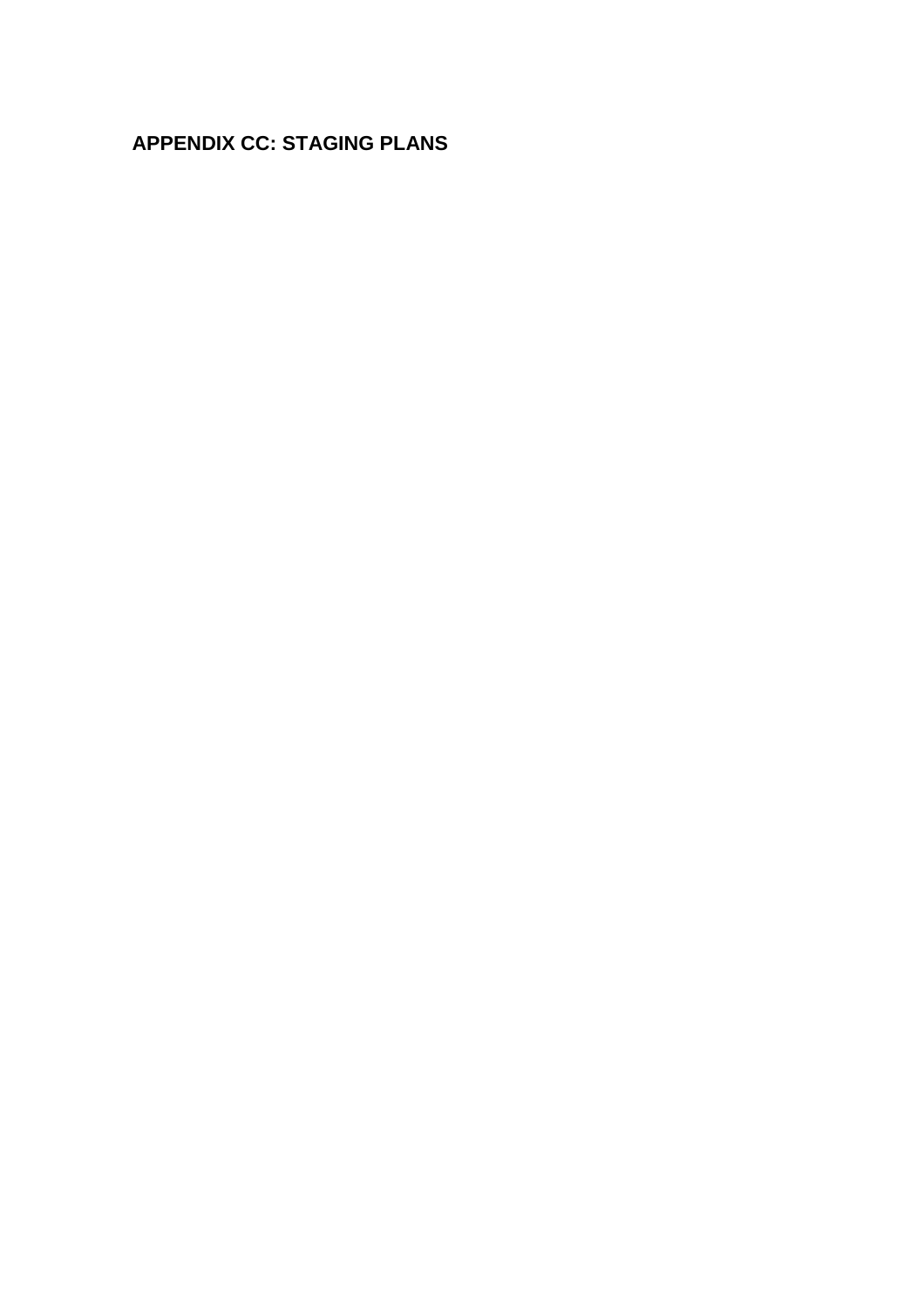# <span id="page-21-0"></span>**APPENDIX DD: TAXIWAY ALFA EROSION AND SEDIMENT PLAN**